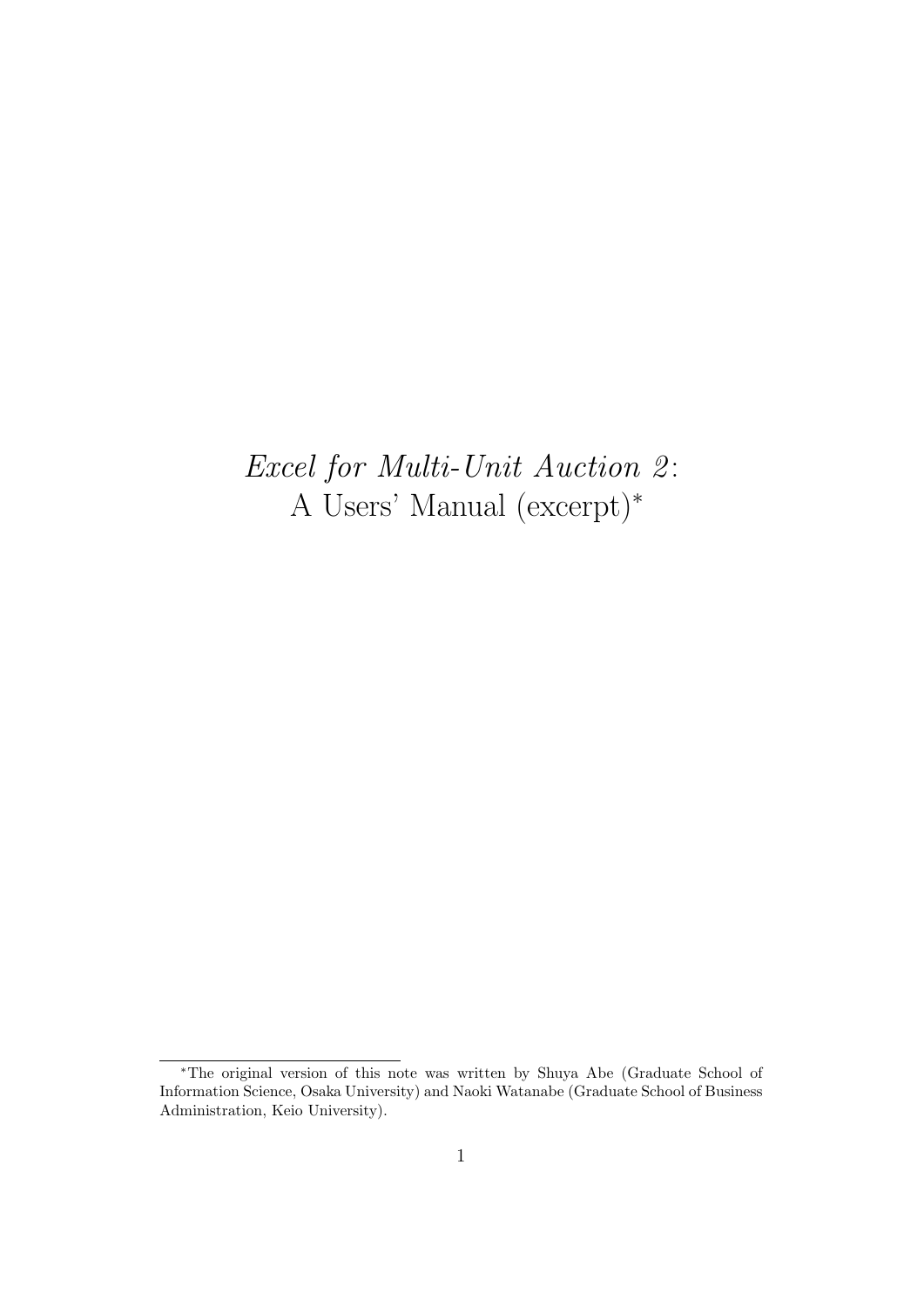# **Contents**

| $\mathbf{1}$ |     | Introduction                                                   | 3              |
|--------------|-----|----------------------------------------------------------------|----------------|
|              | 1.1 | Recommended Operating Environment                              | 3              |
|              | 1.2 | Properties of the VCG mechanism                                | $\overline{4}$ |
|              | 1.3 |                                                                | $\overline{4}$ |
| $\mathbf{2}$ |     | Structure of the software package                              | $\overline{5}$ |
|              | 2.1 |                                                                | 5              |
|              | 2.2 |                                                                | 6              |
| 3            |     | Using <i>Excel for Multi-Unit Auction 2</i>                    | 9              |
|              | 3.1 |                                                                | 9              |
|              | 3.2 |                                                                | 10             |
|              | 3.3 |                                                                | 11             |
|              | 3.4 | Optional: Generating random input data                         | 12             |
| 4            |     | Troubleshooting                                                | 12             |
|              | 4.1 | The <b>Development</b> ribbon is not displayed $\ldots$ ,      | 12             |
|              | 4.2 | An error message appears when the program is run $\dots \dots$ | 14             |
|              | 4.3 | No error message appears, but the program cannot compute       |                |
|              |     |                                                                | 14             |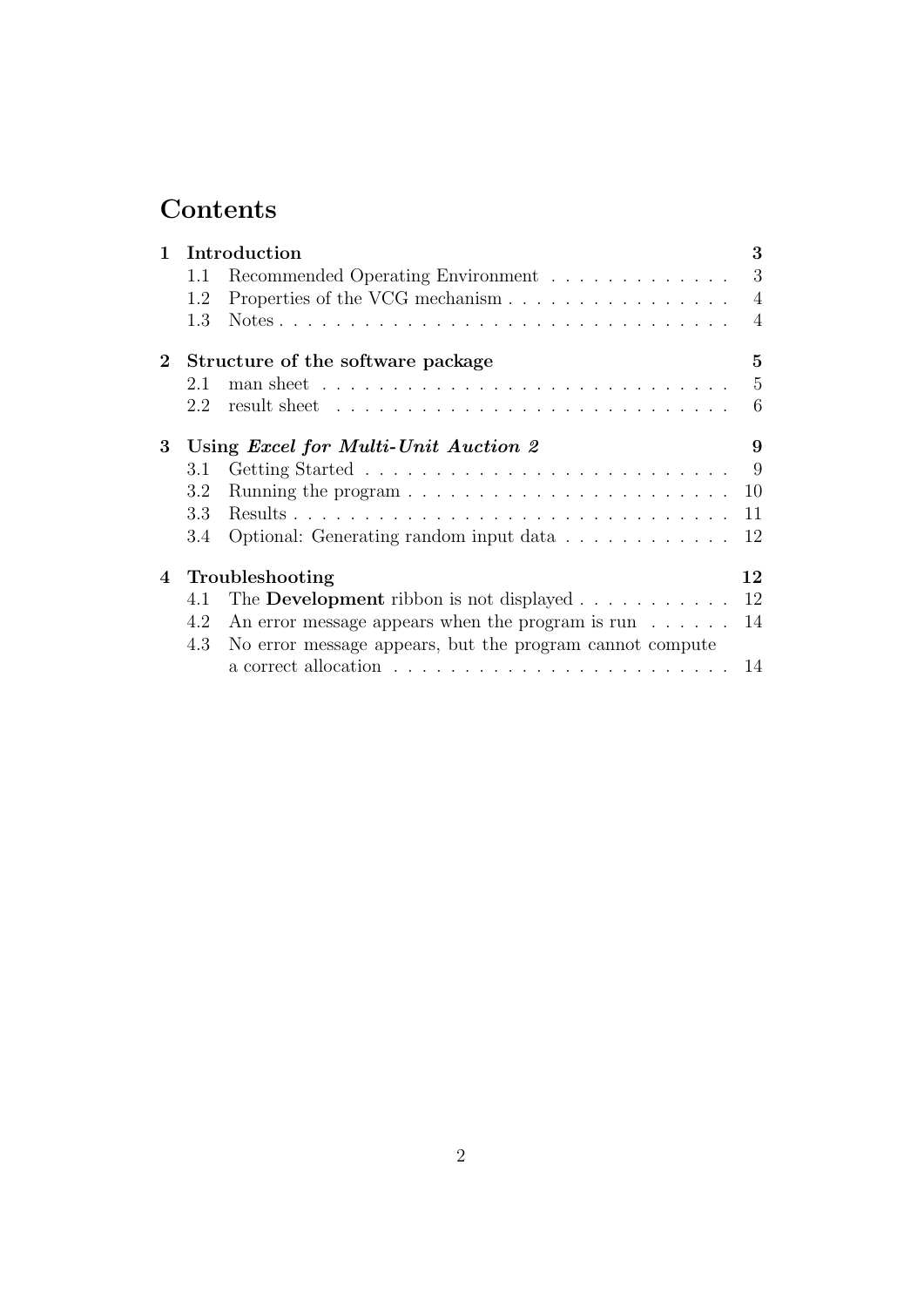# **1 Introduction**

This material is a user's manual for a software *Excel for Multi-Unit Auction 2* which runs on a computer to implement the Vickrey-Clarke-Groves (VCG) mechanism and run the Greedy-Based Algorithm (GBA) for determining the allocation of some units of a commodity and the payments of bidders in multiple-unit auctions. The GBA is an approximation algorithm developed by Takahashi and Shigeno (2011) which computes the auction outcomes much faster than the VCG.<sup>1</sup>

#### **1.1 Recommended Operating Environment**

As of December 2019, the first version of *Excel for Multi-Unit Auction 2* is released; the filename is vcg-gba.xlsm and may be freely downloaded from the following URL.

#### http://labs.kbs.keio.ac.jp/naoki50lab/vcg-gba.xlsm

The download may be blocked in some corporate or educational environments, because this software uses the macro function of Excel. In such a case, users are asked to download the program via their personal internet environments.

The screen-shots in this manual were taken in the environment indicated in Table 1. *Excel for Multi-Unit Auction 2* runs on computers that can use Excel VBA (Visual Basic for Applications). The recommended environment is listed in Table 2.

| OS         | Windows 10 Enterprise                              |
|------------|----------------------------------------------------|
| Excel      | Microsoft Office 2016 Excel                        |
| <b>CPU</b> | Intel(R) Core(TM) $i7-3770K$ CPU @ 3.50GHz 3.90GHz |
| Memory     | 8 GB                                               |
| Disk       | 1 TR                                               |

Table 1: Operating environment in which screenshots were captured

<sup>&</sup>lt;sup>1</sup>Takahashi, S., Shigeno, M., 2011. Approximation algorithms for a winner determination problem of single-item multi-unit auctions. *JSIAM Letters* 3, 29-32.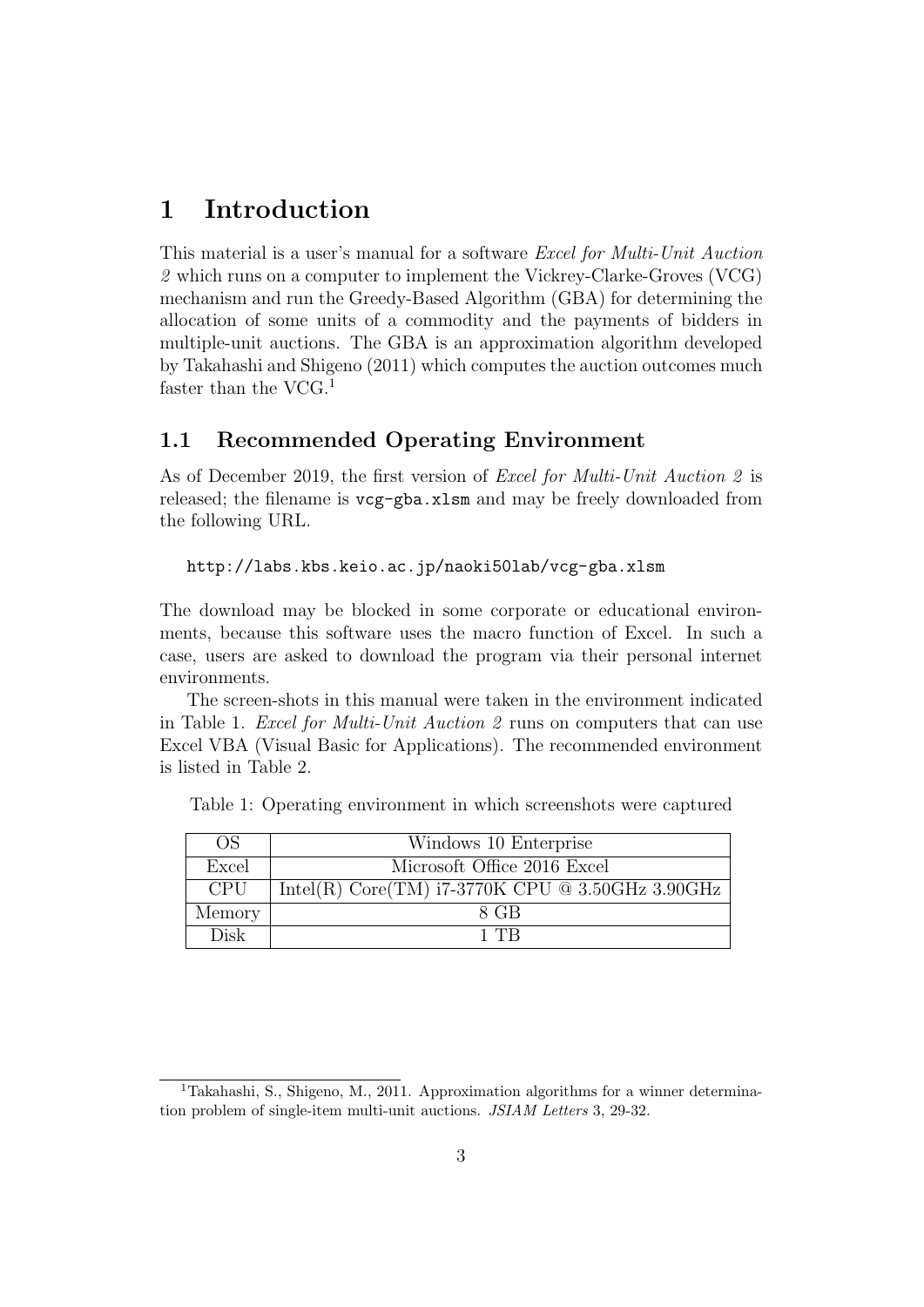Table 2: Recommended environment

| OS.         | Windows $7-$ , Mac OS X $10.8-$                       |
|-------------|-------------------------------------------------------|
| Excel       | Microsoft Office 2013-, Microsoft Office for Mac 2016 |
| <b>CPU</b>  | no requirement if Excel works                         |
| Memory      | at least 2GB                                          |
| <b>Disk</b> | no in particular                                      |

### **1.2 Properties of the VCG mechanism**

Consider a situation in which multiple units of a homogeneous commodity are auctioned off to bidders. Upon entering the bids for all units into *Excel for Multi-Unit Auction 2* for the settlement of that competitive bid, the program computes an allocation of those units and the payments of bidders. *Excel for Multi-Unit Auction 2* has two computational methods. One is known as the **VCG mechanism** and the other is its approximation algorithm called the Greedy-Based Algorithm (GBA). The computation process in the VCG mechanism is illustrated with an example in the following note.

http://www.kansai-u.ac.jp/riss/research/publications/public\_files/ riss\_dp/RISS\_DP\_No68.pdf

GBA is an approximation algorithm for the VCG mechanism. The explanation is provided in the following note.

https://www.kansai-u.ac.jp/riss/research/publications/public\_files/ riss\_dp/RISS\_DP\_No50.pdf

#### **1.3 Notes**

- (1) Users need to specify initial conditions for the algorithm, as well as valuations and bids for all bidders for all units, by inputting numerical values in **Arabic Numerals (not double byte characters) without multiple numbers and without missing values**.
- (2) *Excel for Multi-Unit Auction 2* uses a program written in Visual Basic. Thus, unlike editing a regular Excel sheet, users cannot restore states by pressing the "backspace" key or by pressing the "Z" key while holding down the "Ctrl" key (Ctrl-Z). The Excel file is restored to its state prior to editing by closing the Excel session without saving the file.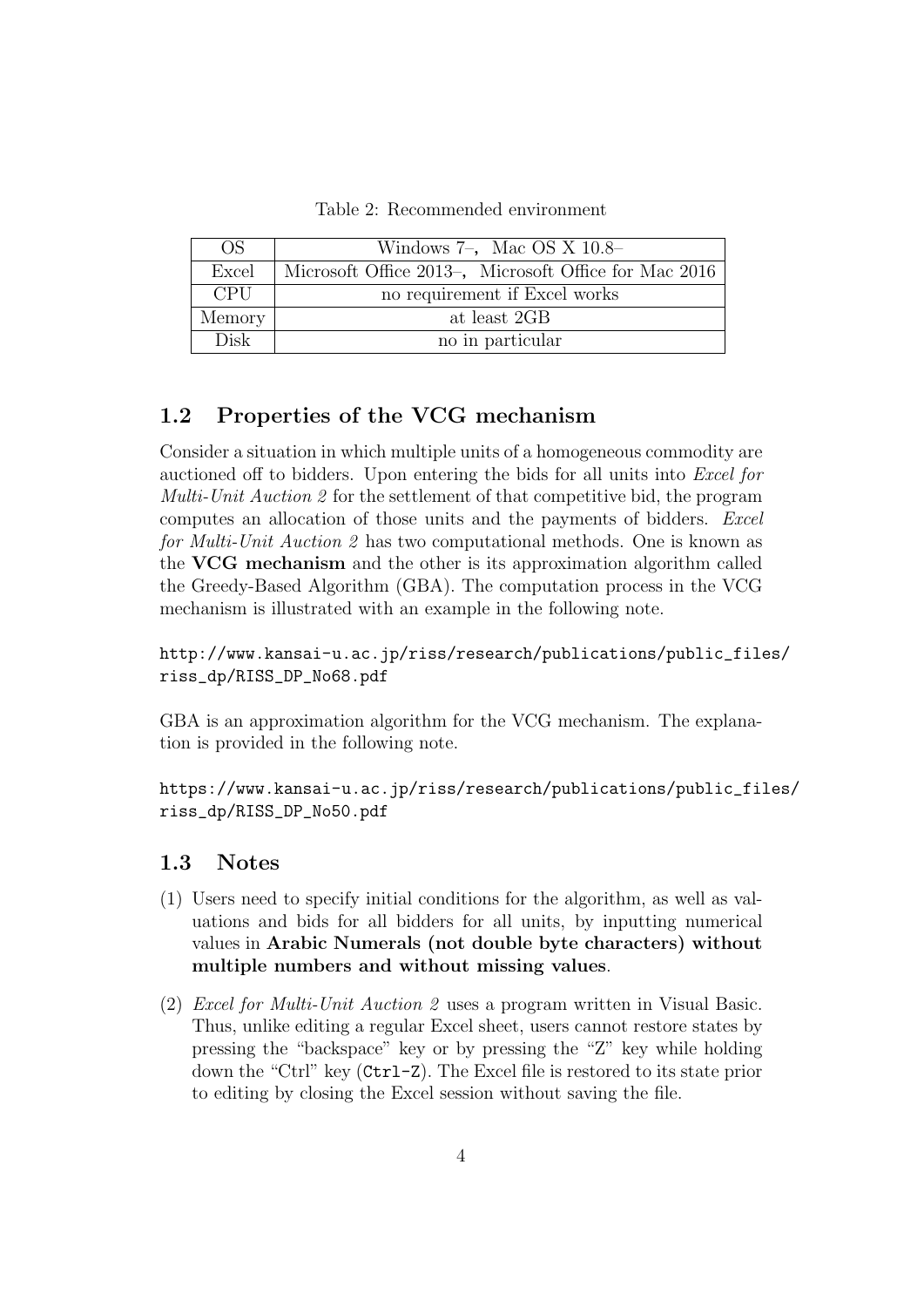(3) The computation results are overwritten each time the program is executed. If you wish to save the results of a computation, then copy them to a different file or make separate copies for each Excel file.

## **2 Structure of the software package**

*Excel for Multi-Unit Auction 2* consists of two Excel spreadsheets (man and result) and one VBA program. Here we will describe the content of the two spreadsheets; the usage of the VBA program is briefly explained at the beginning of the next section, while for information on reading and writing VBA code, we ask users to read the standard commercially available reference materials. When running the software, to facilitate computer calculations, we assign each bidder a numerical ID to allow bidders to be easily identified in program input and output.

### **2.1 man sheet**

Each bidder has a certain valuation (the amount that he or she is willing to pay) for each possible subset of the *k* units available, and each bidder enters bids based on these values. The man sheet is used to enter bids in numerical values (not double byte characters) from each bidder for each possible quantity of the commodity. See Figure 1. The entries in this spreadsheet are interpreted as follows.

- **Column A, man id:** For the bidder with ID  $i$  (man  $id=i$ ), his or her ID is entered in row 2*i* of column A in man sheet. The IDs are integers that start with 1 and increase consecutively. No bidders have the same ID, and no ID is omitted. The numbers of bidders and units are set by the user when configuring initial conditions (Section 3.1), and the bidder IDs are automatically entered into man sheet accordingly.
- **Columns B and beyond,** unit j**:** For each bidder in the man sheet, enter in each cell the valuation or the bid for each possible unit of the commodity. Based on the settings of the initial conditions (Section 3.1), the available units will be automatically entered in man sheet as unit j  $(j=1,\ldots,k)$ . For each bidder and each unit, there is one cell for the valuation and one cell for the bid. For the bidder with ID *i*  $(\text{man_id}=i)$ , his or her ID appears in row 2*i* in column A, while valuations are entered in other columns of row 2*i*. The value in row 2*i* in the column corresponding to  $unit_j$  is bidder *i*'s valuation for *j* units of the commodity. Similarly, the value in row  $2i + 1$  of the same column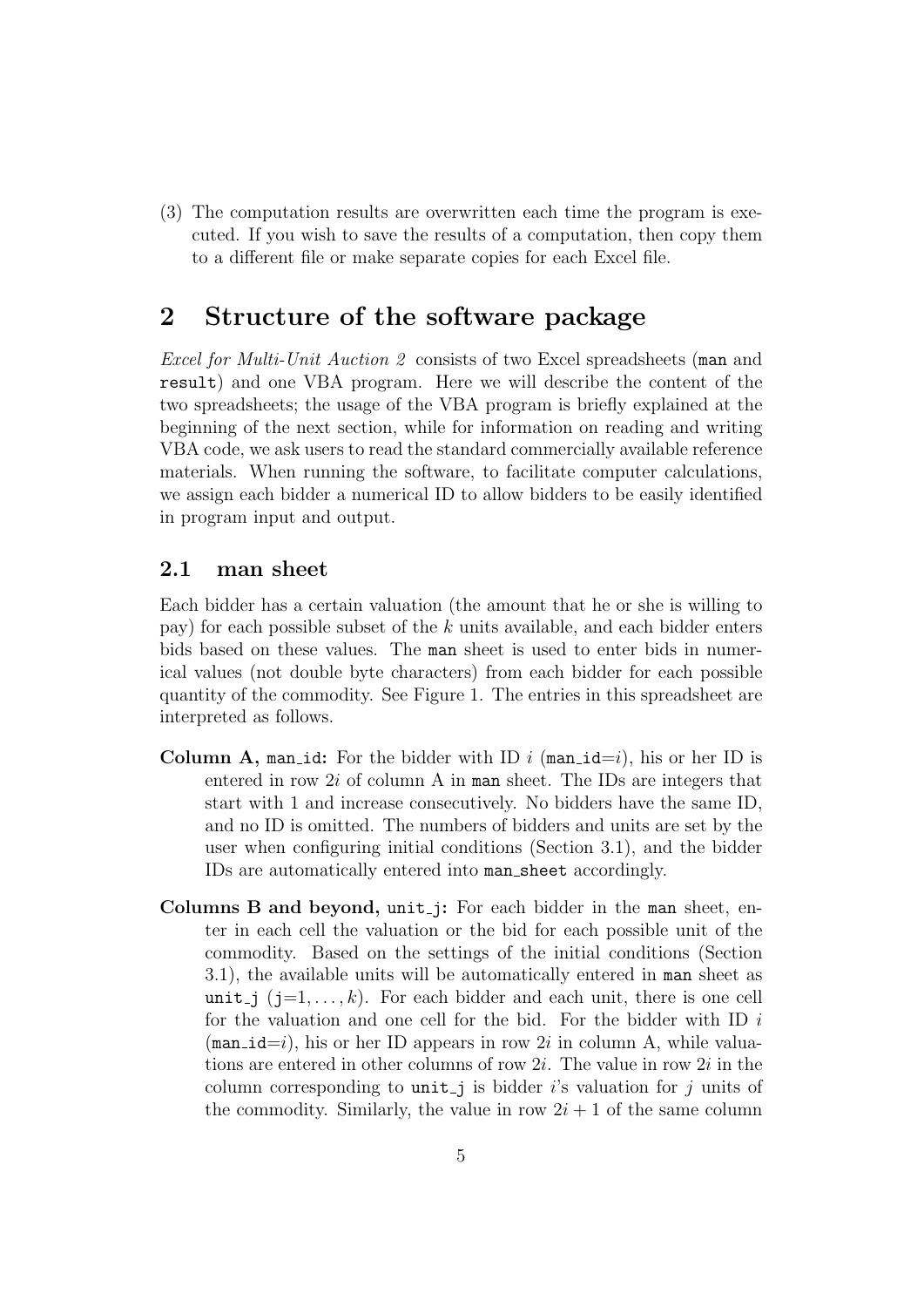|                                                                                                                                                                                                                                                       | $-5 - 2 - 1$<br>昷<br>囨<br>vcq_v9.xlsm - Excel                   |                 |                                                        |      |        |                     |              |                                                                                                                                                                                                                                                      |              |          | $\Box$<br>$\times$                          |
|-------------------------------------------------------------------------------------------------------------------------------------------------------------------------------------------------------------------------------------------------------|-----------------------------------------------------------------|-----------------|--------------------------------------------------------|------|--------|---------------------|--------------|------------------------------------------------------------------------------------------------------------------------------------------------------------------------------------------------------------------------------------------------------|--------------|----------|---------------------------------------------|
| File                                                                                                                                                                                                                                                  |                                                                 |                 | Home Insert Page Layout Formulas                       | Data | Review | View Developer      | Add-ins Team |                                                                                                                                                                                                                                                      |              |          | ○ Tell me what you want to do 阿部 修也 A Share |
| $\mathbb{B}^*$ .<br>游ゴシック $\bullet$ $\vert$ 11 $\bullet$ $\mathsf{A}^{\star} \vert \equiv \equiv \mathsf{B} \ \mathsf{B} \bullet \mathsf{C}$ General $\bullet$ $\vert$ $\vert$<br>Clipboard & Font<br><b>Example 20</b> Alignment Alimner &<br>Styles |                                                                 |                 |                                                        |      |        |                     |              | $\begin{array}{ c c c c c }\n\hline\n\text{}}\n\hline\n\text{H} & \text{Inset } \times & \sum \cdot & A \cdot \text{ for } A \\ \hline\n\text{or} & \text{B} & \text{Delete } \times & \text{F1} & \text{S1} \\ \hline\n\end{array}$<br><b>Cells</b> | Editing      | $\wedge$ |                                             |
|                                                                                                                                                                                                                                                       | A1 $\cdot$ $\cdot$ $\cdot$ $\cdot$ $\cdot$ $\cdot$ $f_x$ man_id |                 |                                                        |      |        |                     |              |                                                                                                                                                                                                                                                      |              |          | $\checkmark$                                |
|                                                                                                                                                                                                                                                       | A                                                               | $B -$           | $\mathsf{C}$                                           |      |        | $D \quad E \quad F$ | G            | H                                                                                                                                                                                                                                                    | $\mathbf{I}$ | J        | $\blacktriangle$<br>K                       |
|                                                                                                                                                                                                                                                       | lman id                                                         |                 | $ unit_1 $ $ unit_2 $ $ unit_3 $ $ unit_4 $ $ unit_5 $ |      |        |                     |              |                                                                                                                                                                                                                                                      |              |          |                                             |
| $\overline{2}$                                                                                                                                                                                                                                        | $\mathbf{1}$                                                    | 242             | 102                                                    | 774  | 1068   | 295                 |              |                                                                                                                                                                                                                                                      |              |          |                                             |
| 3                                                                                                                                                                                                                                                     |                                                                 | 200             | 100                                                    | 700  | 100    | 290                 |              |                                                                                                                                                                                                                                                      |              |          |                                             |
| 4                                                                                                                                                                                                                                                     | $\overline{2}$                                                  | 11              | 254                                                    | 879  | 1032   | 775                 |              |                                                                                                                                                                                                                                                      |              |          |                                             |
| 5                                                                                                                                                                                                                                                     |                                                                 | 50 <sup>°</sup> | 300                                                    | 900  | 1100   | 800                 |              |                                                                                                                                                                                                                                                      |              |          |                                             |
| 6                                                                                                                                                                                                                                                     | 3                                                               | 245             | 326                                                    | 153  | 980    | 740                 |              | randomize                                                                                                                                                                                                                                            |              |          |                                             |
| $\overline{7}$                                                                                                                                                                                                                                        |                                                                 | 245             | 326                                                    | 153  | 980    | 740                 |              |                                                                                                                                                                                                                                                      |              |          |                                             |
| 8                                                                                                                                                                                                                                                     |                                                                 |                 |                                                        |      |        |                     |              |                                                                                                                                                                                                                                                      |              |          |                                             |
| 9                                                                                                                                                                                                                                                     |                                                                 |                 |                                                        |      |        |                     |              |                                                                                                                                                                                                                                                      |              |          |                                             |
| 10                                                                                                                                                                                                                                                    |                                                                 |                 |                                                        |      |        |                     |              |                                                                                                                                                                                                                                                      |              |          |                                             |
| 11                                                                                                                                                                                                                                                    |                                                                 |                 |                                                        |      |        |                     |              |                                                                                                                                                                                                                                                      |              |          |                                             |
| 12                                                                                                                                                                                                                                                    |                                                                 |                 |                                                        |      |        |                     |              |                                                                                                                                                                                                                                                      |              |          |                                             |
| 13                                                                                                                                                                                                                                                    |                                                                 |                 |                                                        |      |        |                     |              |                                                                                                                                                                                                                                                      |              |          |                                             |
| 14                                                                                                                                                                                                                                                    |                                                                 |                 |                                                        |      |        |                     |              |                                                                                                                                                                                                                                                      |              |          |                                             |
| 15                                                                                                                                                                                                                                                    |                                                                 |                 |                                                        |      |        |                     |              |                                                                                                                                                                                                                                                      |              |          |                                             |
| $\rightarrow$ 4 $\rightarrow$ 10<br>Ready                                                                                                                                                                                                             | man<br>體                                                        | result          | $\bigoplus$                                            |      |        |                     | $\pm$ 31     |                                                                                                                                                                                                                                                      | 開<br>回       |          | Þ.<br>130%                                  |
|                                                                                                                                                                                                                                                       |                                                                 |                 |                                                        |      |        |                     |              |                                                                                                                                                                                                                                                      |              |          |                                             |

Figure 1: man sheet

is bidder *i*'s bid for *j* units of the commodity. In Figure 1, e.g., for 2 units of the homogeneous commodity (unit 2), the bidder with ID 1 (man id=1) has his or her valuation of 120 and enters his or her bid of 100. The program requires that values for both the valuation and the bid be entered for all bidders for all units.

randomize **button** Used to generate random numbers for valuations for the purposes of conducting simulations.

See, in Figure 1, bids for all 3 bidders for all units (from 1 to 3) have been entered into the man sheet.

### **2.2 result sheet**

The result sheet displays the units allocated to each bidder, the bidder's valuation and payment for units allocated to him or her, and the points he or she earned (valuation minus payment) under the VCG and the GBA, respectively. The various buttons in the spreadsheet are used to execute the calculations in question (Figure 2).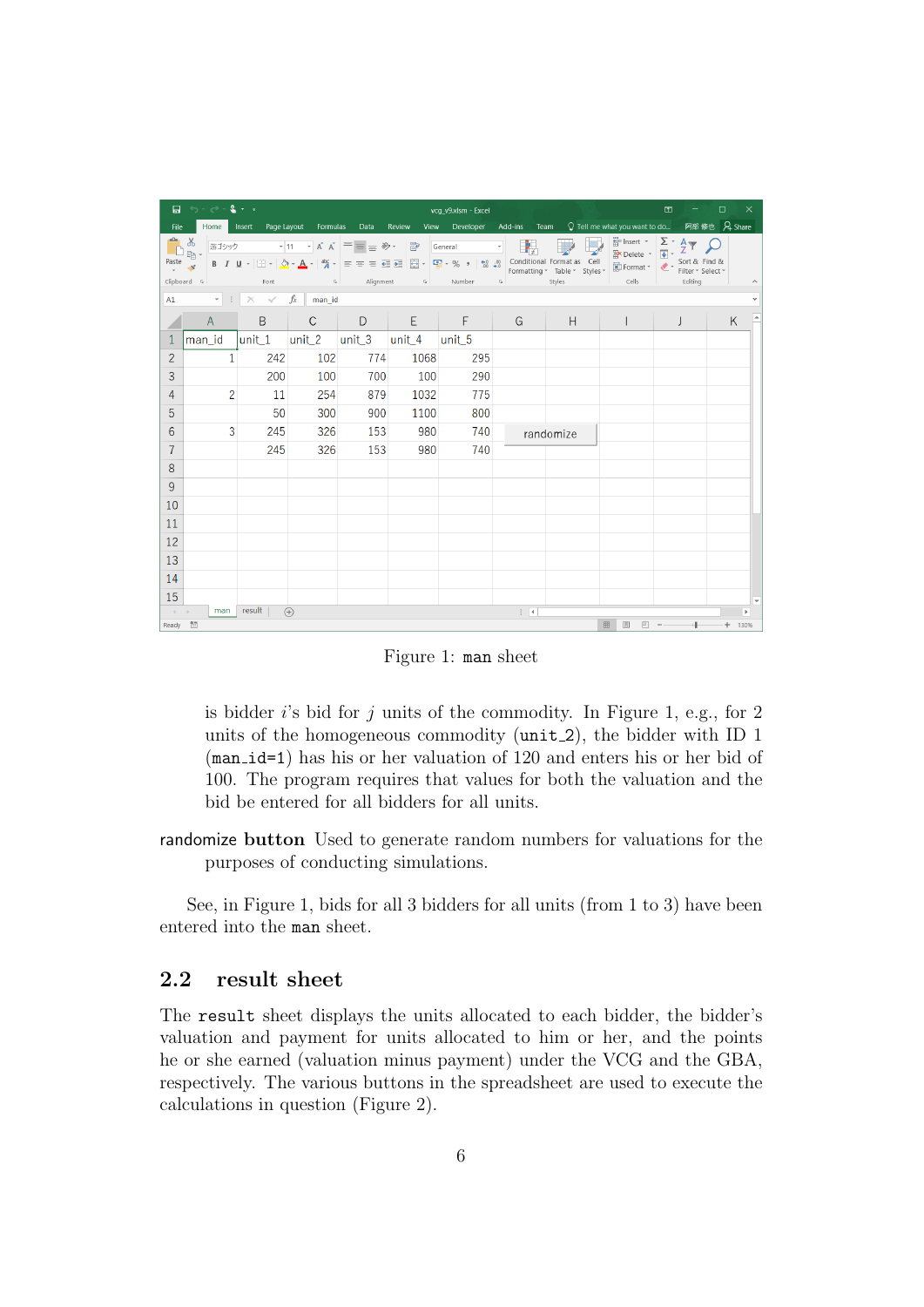| 昷                                        | $5 - 0.2 - 1$<br>vcg_v9.xlsm - Excel                                                                                                                                                                                                                                                                                                                                                                                                                                  |                |                             |              |          |                   |              |         |                         | 囨                                          | $\Box$       | $\times$ |
|------------------------------------------|-----------------------------------------------------------------------------------------------------------------------------------------------------------------------------------------------------------------------------------------------------------------------------------------------------------------------------------------------------------------------------------------------------------------------------------------------------------------------|----------------|-----------------------------|--------------|----------|-------------------|--------------|---------|-------------------------|--------------------------------------------|--------------|----------|
| File                                     | Home                                                                                                                                                                                                                                                                                                                                                                                                                                                                  |                | Insert Page Layout Formulas | Data         | Review   | Developer<br>View | Add-ins      | Team    |                         | ○ Tell me what you want to do 阿部修也 A Share |              |          |
| Paste                                    | $\frac{1}{2}$ Insert $\frac{1}{2}$ $\frac{1}{2}$ $\frac{1}{2}$<br>ಹ<br>General<br>A Delete - D<br>$\mathbb{R}$ .<br><b>B</b> $I \perp \perp \Box \cdot \Box \cdot \Box \cdot \Delta \cdot \mathbb{A} \cdot \mathbb{A} \cdot \mathbb{B}$ = $\equiv \equiv \equiv \equiv \Xi$ $\Box$<br>$\mathcal{A}^{\prime}$<br>Format *<br>Formatting * Table * Styles *<br>Clipboard 5<br>Alignment 5 Number<br>Styles<br>$\sim$ 50<br>Cells<br>Font<br>$\overline{\mathbb{F}_M}$ . |                |                             |              |          |                   |              |         | $\bullet$<br>Editing    | Sort & Find &<br>Filter - Select -         |              |          |
| A1                                       | $\mathbf{v} = \mathbf{v}$                                                                                                                                                                                                                                                                                                                                                                                                                                             | $\times$       | $\int x$<br>$\checkmark$    | man id       |          |                   |              |         |                         |                                            |              |          |
|                                          | $\mathsf{A}$                                                                                                                                                                                                                                                                                                                                                                                                                                                          | B              | $\mathsf{C}$                | D            | E        | F.                | G            | H       | $\mathbf{L}$            | J                                          | K            |          |
|                                          |                                                                                                                                                                                                                                                                                                                                                                                                                                                                       | units          | val                         | payment      | pts      | units             | val          | payment | pts                     |                                            |              |          |
| 1                                        | man_id                                                                                                                                                                                                                                                                                                                                                                                                                                                                | (VCG)          | (VCG)                       | (VCG)        | (VCG)    | (GBA)             | (GBA)        | (GBA)   | (GBA)                   |                                            |              |          |
| $\overline{2}$                           | 1                                                                                                                                                                                                                                                                                                                                                                                                                                                                     | $\Omega$       | $\Omega$                    | $\mathbf{0}$ | $\Omega$ | 3                 | 774          | 1050    | $-276$                  |                                            | randomize    |          |
| 3                                        | $\overline{2}$                                                                                                                                                                                                                                                                                                                                                                                                                                                        | $\overline{4}$ | 1032                        | 935          | 97       | $\mathbf{1}$      | 11           | 235     | $-224$                  |                                            |              |          |
| 4                                        | 3                                                                                                                                                                                                                                                                                                                                                                                                                                                                     | $\mathbf{1}$   | 245                         | 200          | 45       | 1                 | 245          | 550     | $-305$                  |                                            | clear result |          |
| 5                                        |                                                                                                                                                                                                                                                                                                                                                                                                                                                                       |                |                             |              |          |                   |              |         |                         |                                            |              |          |
| 6                                        |                                                                                                                                                                                                                                                                                                                                                                                                                                                                       |                |                             |              |          |                   |              |         |                         | run VCG                                    |              |          |
| 7                                        |                                                                                                                                                                                                                                                                                                                                                                                                                                                                       |                |                             |              |          |                   |              |         |                         |                                            |              |          |
| 8                                        |                                                                                                                                                                                                                                                                                                                                                                                                                                                                       |                |                             |              |          |                   |              |         |                         | run GBA                                    |              |          |
| 9                                        |                                                                                                                                                                                                                                                                                                                                                                                                                                                                       |                |                             |              |          |                   |              |         |                         |                                            |              |          |
| 10                                       |                                                                                                                                                                                                                                                                                                                                                                                                                                                                       |                |                             |              |          |                   |              |         |                         |                                            |              |          |
| 11                                       |                                                                                                                                                                                                                                                                                                                                                                                                                                                                       |                |                             |              |          |                   |              |         |                         |                                            |              |          |
| 12                                       |                                                                                                                                                                                                                                                                                                                                                                                                                                                                       |                |                             |              |          |                   |              |         |                         |                                            |              |          |
| 13                                       |                                                                                                                                                                                                                                                                                                                                                                                                                                                                       |                |                             |              |          |                   |              |         |                         |                                            |              |          |
| 14                                       |                                                                                                                                                                                                                                                                                                                                                                                                                                                                       |                |                             |              |          |                   |              |         |                         |                                            |              |          |
| $\begin{array}{ccc} -1 & -1 \end{array}$ | man                                                                                                                                                                                                                                                                                                                                                                                                                                                                   | result         | $(+)$                       |              |          |                   | $\mathbb{R}$ |         |                         |                                            |              | $\,$     |
| Ready <b>in</b>                          |                                                                                                                                                                                                                                                                                                                                                                                                                                                                       |                |                             |              |          |                   |              |         | 開<br>$\boxed{\boxplus}$ | 凹                                          |              | $+ 130%$ |

Figure 2: result sheet.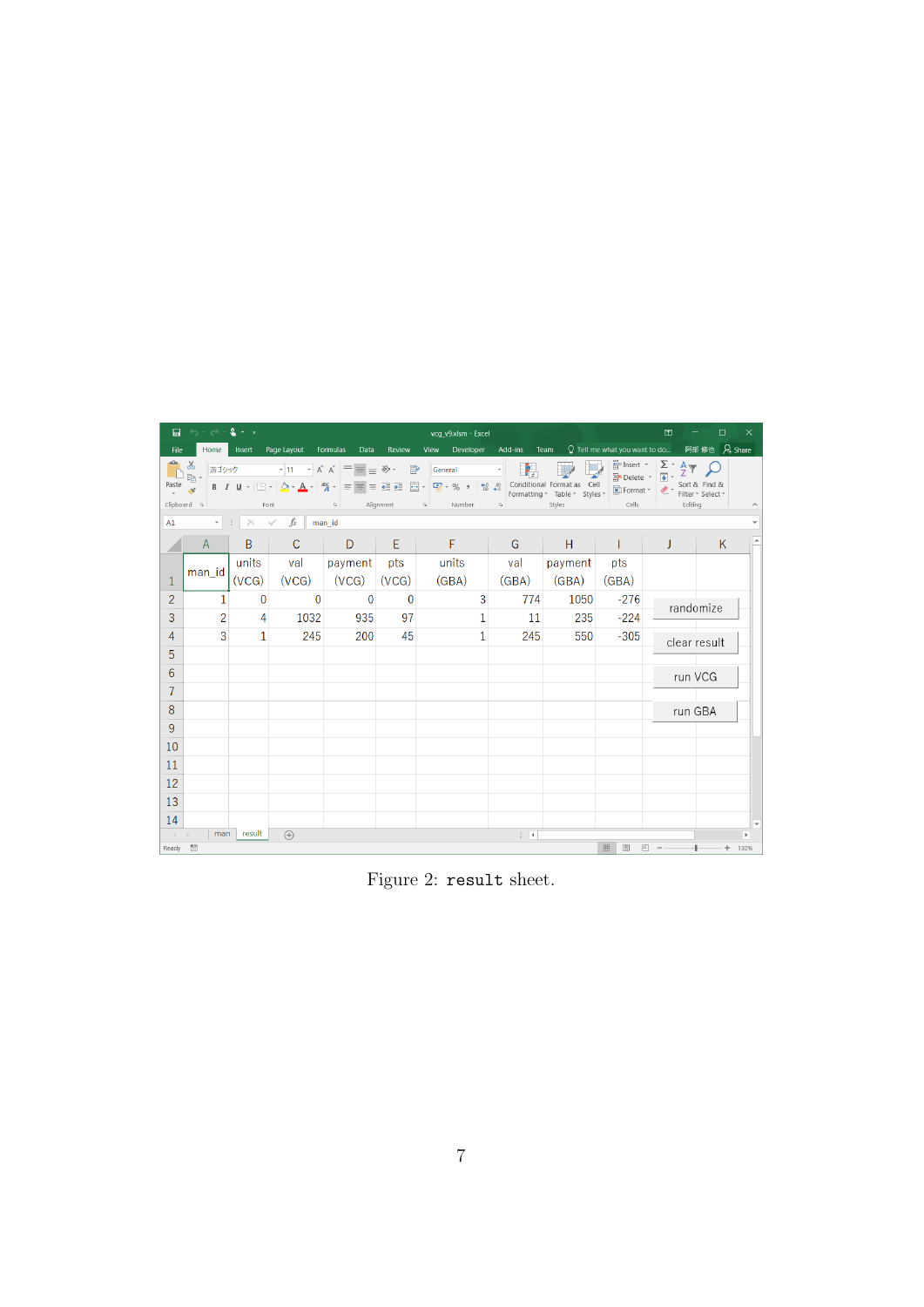**Column A: (man\_id):** Bidder IDs (in ascending order).

- **Column B (**units (VCG)**)**, **Column F (**units (GBA)**):** Units allocated to the bidder under the VCG and the GBA, respectively.
- **Column C (**val (VCG)**)**, **Column G (**val (GBA)**):** Bidder's valuation for the units allocated to him or her under the VCG and the GBA, respectively.
- **Column D (**payment (VCG)**)**, **Column H (**payment (GBA)**):** Payments of the bidder for the units allocated to him or her under the VCG and the GBA, respectively.
- **Column E (**pts (VCG)**)**, **Column I (**pts (GBA)**):** Points (the bidder's valuation minus his or her payment) the bidder earned under the VCG and GBA, respectively.

Figure 2. According to the valuations and bids shown in Figure 1, the bidder with ID 2 (man\_id=2) was allocated 4 units under the VCG, for which his or her valuation was 1032 and the payment was 935, and thus he or she earned 97 points, whereas under the GBA the bidder was allocated 1 unit, for which his or her valuation was 11 and the payment was 235, and thus he or she earned -224 points. As is shown in the figure, the GBA generates the results which are far from those the VCG generates.

Note that the GBA approximates the results computed by the VCG when all bidders bid their approximately true valuations. The computational procedures of the VCG and GBA are described in the Appendix.

- run VCG **button:** Click on this button to run the calculation of commodity allocation and payments of bidders according to the VCG mechanism.
- run GBA **button:** Click on this button to run the calculation of commodity allocation and payments of bidders according to the GBA.

When the program is invoked to perform calculations, if some valuations are left unspecified in the man sheet, then the calculation may proceed with those valuations set to 0 in some cases. If some bids are left unspecified, then the calculation will terminate prematurely and an error message (Figure 3) will appear. In such a case, click on the **OK** buttonin the error message and fill in values for all missing valuations and bids.

As demonstrated in the Appendix, under the VCG mechanism, the sum of all bids for all bidders and for all units allocated to bidders is maximized; however, there may be more than one such optimal allocation. In such cases,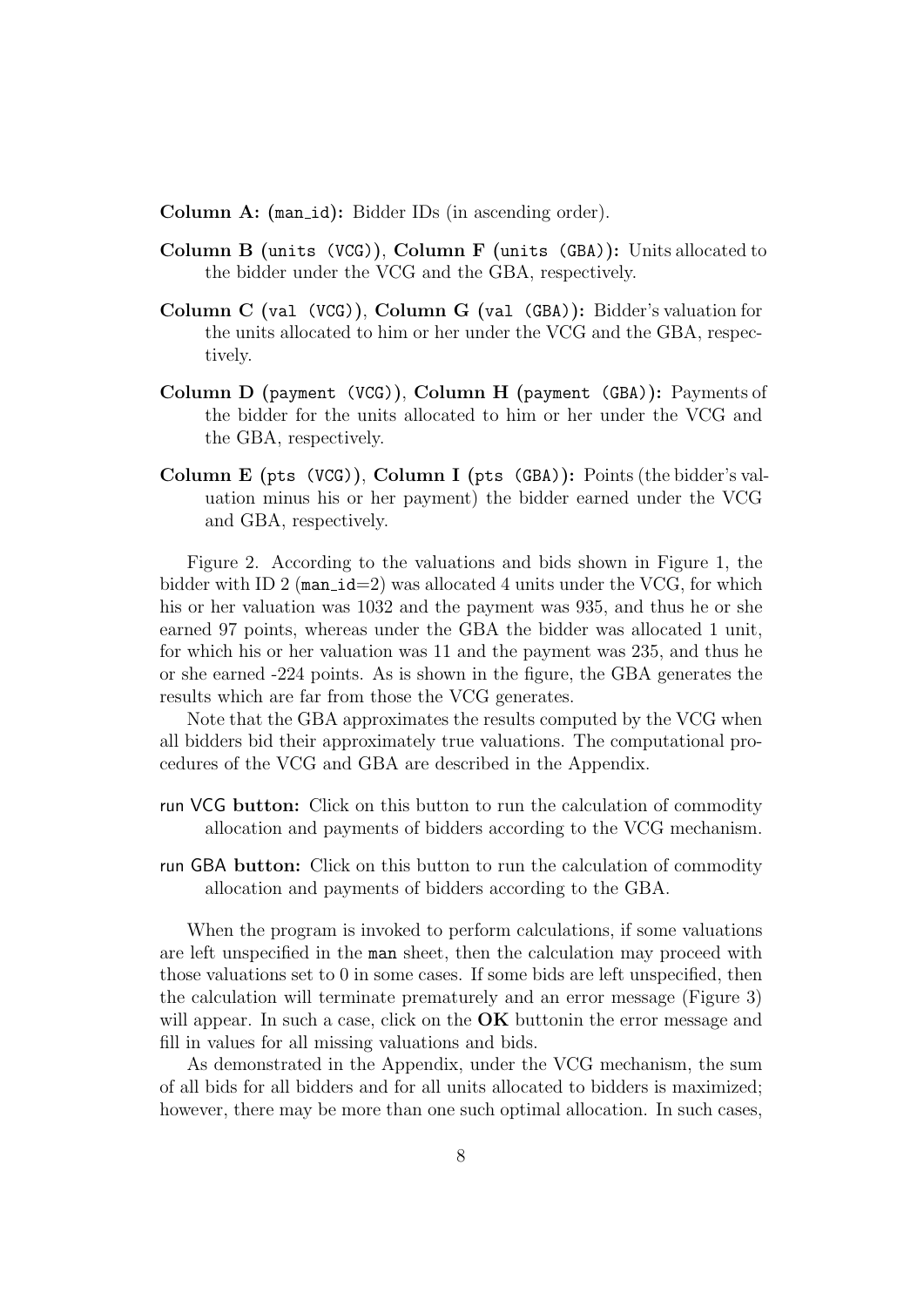| $\overline{H}$ by $\overline{C}$ . $\overline{S}$<br>囨<br>vcq_v9.xlsm - Excel |                                            |        |                                       |  |        |                                                                                                                                                                                                                                                                                                                                                                                                                                                                                            |              |        | □            | $\times$                                                                                                                          |              |          |
|-------------------------------------------------------------------------------|--------------------------------------------|--------|---------------------------------------|--|--------|--------------------------------------------------------------------------------------------------------------------------------------------------------------------------------------------------------------------------------------------------------------------------------------------------------------------------------------------------------------------------------------------------------------------------------------------------------------------------------------------|--------------|--------|--------------|-----------------------------------------------------------------------------------------------------------------------------------|--------------|----------|
| File                                                                          |                                            |        | Home Insert Page Layout Formulas Data |  | Review | View Developer Add-ins Team Q Tell me what you want to do 阿部修也 Q Share                                                                                                                                                                                                                                                                                                                                                                                                                     |              |        |              |                                                                                                                                   |              |          |
| Paste                                                                         | $\mathbb{R}^*$ .<br>Clipboard & Font       |        |                                       |  |        | 游コシック - 11 - A A $\equiv \equiv \gg$ B General - $\Box$<br>and the second term of $\mathbb{B}$ <b>b</b> $I \perp \mathbb{B}$ <b>b</b> $I \perp \mathbb{B}$ <b>b</b> $I \perp \mathbb{B}$ <b>b</b> $I \perp \mathbb{B}$ <b>b</b> $I \perp \mathbb{B}$ <b>b</b> $I \perp \mathbb{B}$ <b>b</b> $I \perp \mathbb{B}$ <b>b</b> $I \perp \mathbb{B}$ <b>b</b> $I \perp \mathbb{B}$ <b>b</b> $I \perp \mathbb{B}$ <b>b</b> $I \perp \mathbb{B}$ <b>b</b><br><b>Example 20</b> Alignment Alimber & |              | Styles | <b>Cells</b> | $\frac{2}{3}$ Insert $\cdot$ $\frac{\sum \cdot A \cdot \sum}{\sum \cdot \sum \cdot \sum \cdot \sum \cdot \cdot \cdot}$<br>Editing |              |          |
|                                                                               | A1 $\cdot$ $\mid$ $\times$ $\checkmark$ fx |        |                                       |  |        |                                                                                                                                                                                                                                                                                                                                                                                                                                                                                            |              |        |              |                                                                                                                                   |              |          |
|                                                                               | $\mathsf{A}$                               | $B -$  | $\mathsf{C}$                          |  |        | D E F                                                                                                                                                                                                                                                                                                                                                                                                                                                                                      | G            | H      |              | J                                                                                                                                 | K            | i a      |
|                                                                               |                                            |        |                                       |  |        |                                                                                                                                                                                                                                                                                                                                                                                                                                                                                            |              |        |              |                                                                                                                                   |              |          |
| $\overline{2}$                                                                |                                            |        |                                       |  |        |                                                                                                                                                                                                                                                                                                                                                                                                                                                                                            |              |        |              | randomize                                                                                                                         |              |          |
| 3                                                                             |                                            |        |                                       |  |        |                                                                                                                                                                                                                                                                                                                                                                                                                                                                                            |              |        |              |                                                                                                                                   |              |          |
| 4                                                                             |                                            |        |                                       |  |        | <b>ERROR</b><br>$\times$                                                                                                                                                                                                                                                                                                                                                                                                                                                                   |              |        |              |                                                                                                                                   | clear result |          |
| 5                                                                             |                                            |        |                                       |  |        | Complete the input                                                                                                                                                                                                                                                                                                                                                                                                                                                                         |              |        |              |                                                                                                                                   |              |          |
| 6                                                                             |                                            |        |                                       |  |        |                                                                                                                                                                                                                                                                                                                                                                                                                                                                                            |              |        |              |                                                                                                                                   | run VCG      |          |
| 7                                                                             |                                            |        |                                       |  |        | OK                                                                                                                                                                                                                                                                                                                                                                                                                                                                                         |              |        |              |                                                                                                                                   |              |          |
| 8                                                                             |                                            |        |                                       |  |        |                                                                                                                                                                                                                                                                                                                                                                                                                                                                                            |              |        |              | run GBA                                                                                                                           |              |          |
| 9                                                                             |                                            |        |                                       |  |        |                                                                                                                                                                                                                                                                                                                                                                                                                                                                                            |              |        |              |                                                                                                                                   |              |          |
| 10                                                                            |                                            |        |                                       |  |        |                                                                                                                                                                                                                                                                                                                                                                                                                                                                                            |              |        |              |                                                                                                                                   |              |          |
| 11                                                                            |                                            |        |                                       |  |        |                                                                                                                                                                                                                                                                                                                                                                                                                                                                                            |              |        |              |                                                                                                                                   |              |          |
| 12                                                                            |                                            |        |                                       |  |        |                                                                                                                                                                                                                                                                                                                                                                                                                                                                                            |              |        |              |                                                                                                                                   |              |          |
| 13                                                                            |                                            |        |                                       |  |        |                                                                                                                                                                                                                                                                                                                                                                                                                                                                                            |              |        |              |                                                                                                                                   |              |          |
| 14                                                                            |                                            |        |                                       |  |        |                                                                                                                                                                                                                                                                                                                                                                                                                                                                                            |              |        |              |                                                                                                                                   |              |          |
| 15                                                                            |                                            |        |                                       |  |        |                                                                                                                                                                                                                                                                                                                                                                                                                                                                                            |              |        |              |                                                                                                                                   |              |          |
| $\rightarrow$ ( $\rightarrow$ ).                                              | man                                        | result | $(+)$                                 |  |        |                                                                                                                                                                                                                                                                                                                                                                                                                                                                                            | $\mathbb{R}$ |        |              |                                                                                                                                   |              | ×        |
| Ready <b>LE</b>                                                               |                                            |        |                                       |  |        |                                                                                                                                                                                                                                                                                                                                                                                                                                                                                            |              |        | 開<br>回       | $\boxed{11} \quad -$                                                                                                              |              | $+ 130%$ |

Figure 3: Error message presented in the event of one or more bid values being left unspecified

the program selects an allocation scheme that allocates fewer units to bidders with lower values of IDs. For example, for a case with 3 bidders and 3 units, if there are multiple possible allocation schemes that yield equal values of the total bid, units will be allocated in the order indicated in Table 3.

randomize **button:** Used to generate random numbers for the valuation entries in the man sheet (Section 2.1). This button performs the same operation as the randomize button in the man sheet.

clear result **button:** Used to clear the results shown on the result sheet.

# **3 Using** *Excel for Multi-Unit Auction 2*

### **3.1 Getting Started**

Initially, set the number of bidders  $n$  and the number of units  $k$  of the homogeneous commodity with the maximum valuation *x* of the commodity. These values are not set in the spreadsheets but rather within the Visual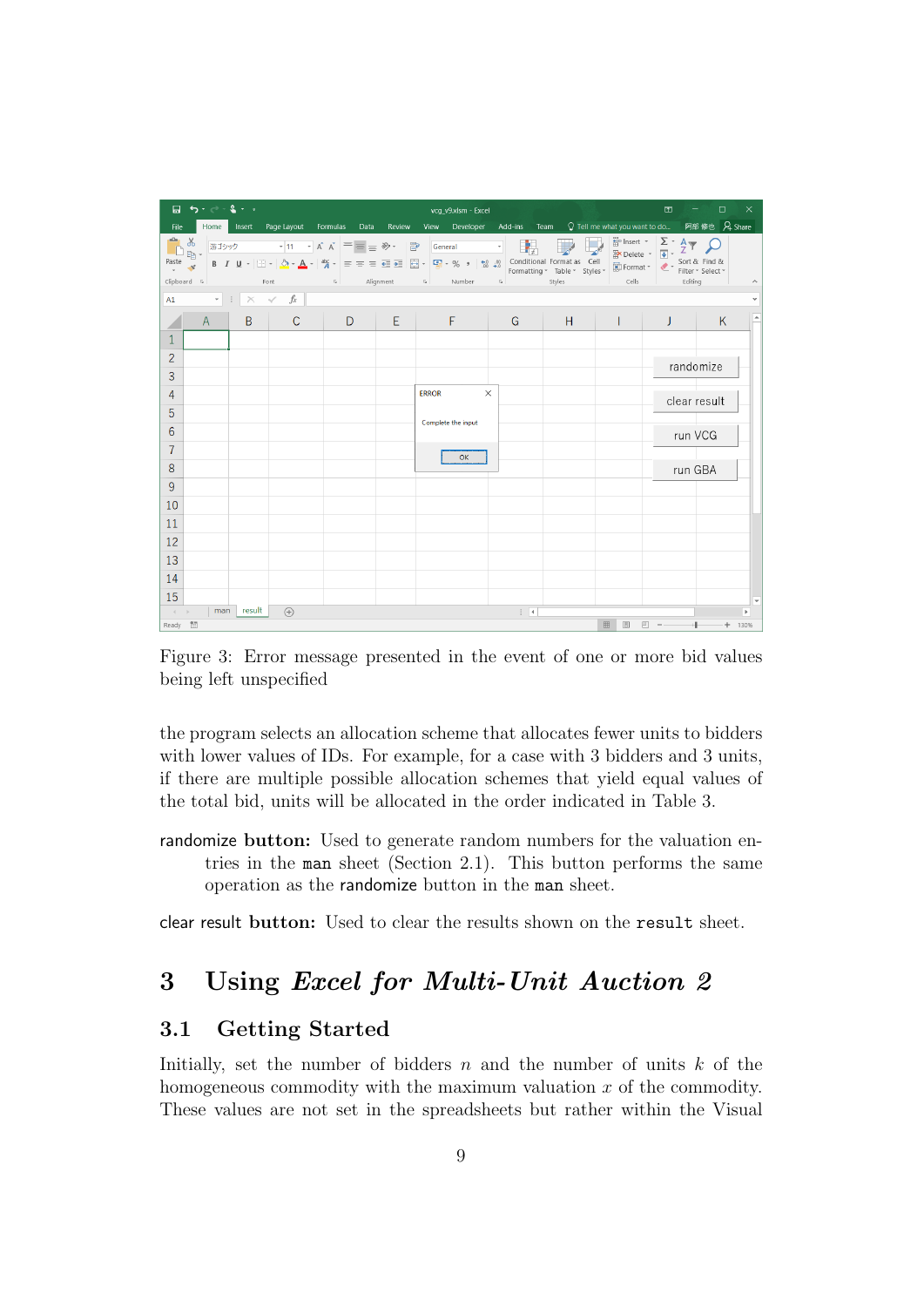| priority             | assigned to bidder 1   assigned to bidder 2   assigned to bidder 3 |  |
|----------------------|--------------------------------------------------------------------|--|
|                      |                                                                    |  |
| $\ddot{\phantom{0}}$ |                                                                    |  |
|                      |                                                                    |  |
|                      |                                                                    |  |
|                      |                                                                    |  |
|                      |                                                                    |  |
|                      |                                                                    |  |
|                      |                                                                    |  |
|                      |                                                                    |  |
|                      |                                                                    |  |

Table 3: Order of precedence for cases with multiple equivalent allocations

Basic for Applications (VBA) window. In Figure 4, the default values are 3 bidders (num man=3), 5 units (num item=5), and the maximum valuation of the commodity is  $300$  (max\_value\_of\_item= $300$ ).

See Figure 5.

- 1. From the **Development** ribbon, click on the **Visual Basic** button.
- 2. From **Project Explorer**, open **Module 1** within **Standard Modules** inside **VBAProject (**vcg-gba.xlsm**)**.
- 3. Enter values for Const num man (number of bidders) and Const num item (number of units) on the first and second lines, respectively, within **Module 1.** Further, enter the value for Const max-value of item (maximum valuation of the commodity) there.
- 4. **Save** the file and close the Visual Basic window.

### **3.2 Running the program**

- 1. Set the initial conditions for the number of bidders and the number of units within the VBA window (Section 3.1).
- 2. In the man sheet (Section 2.1), enter valuations and bids for all bidders for all units. In particular, be careful not to leave any bid unspecified.
- 3. Open the result sheet (Section 2.2) and click on the run VCG or run GBA button.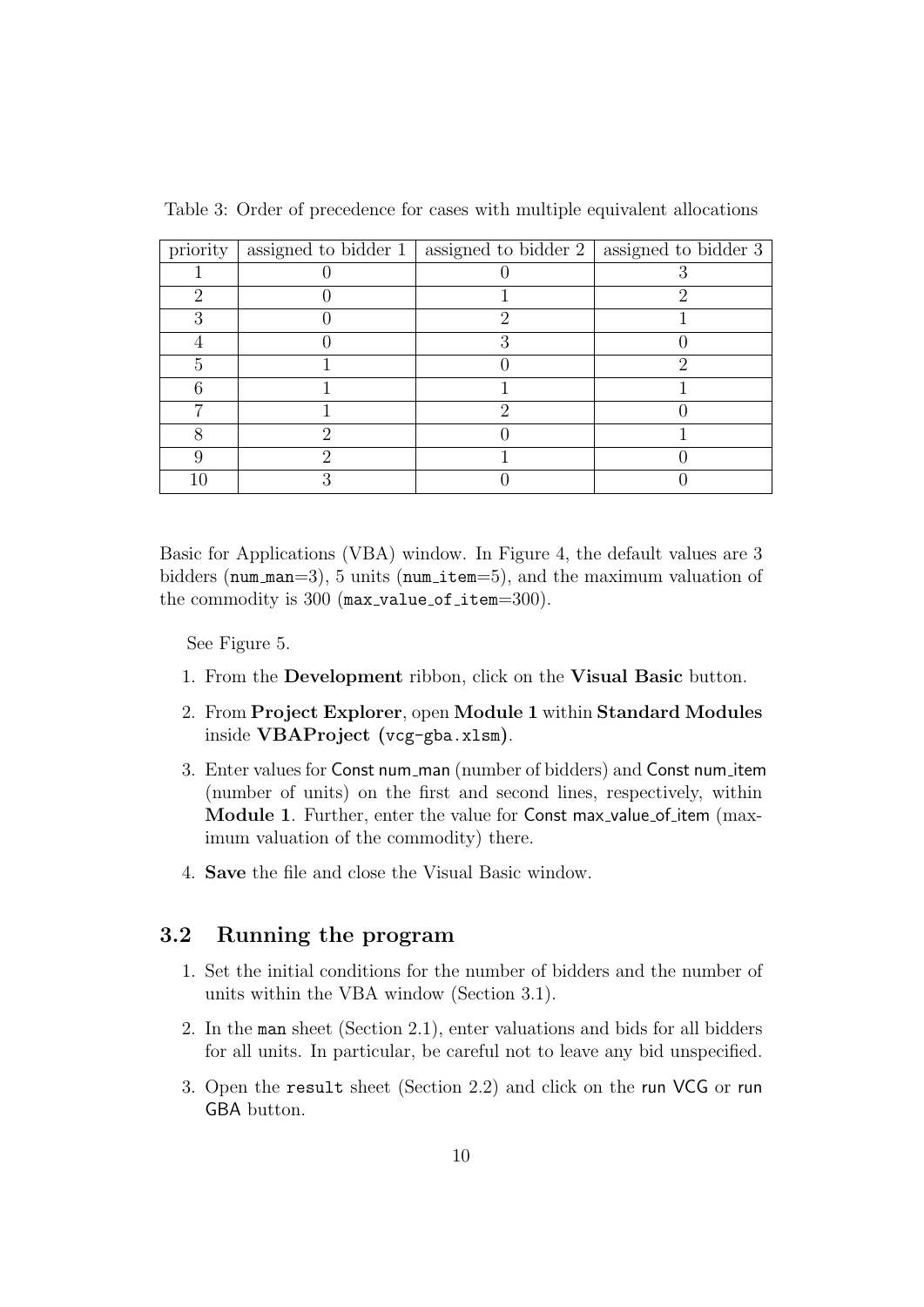

Figure 4: Visual Basic window

### **3.3 Results**

The results computed by the VCG mechanism are shown in Columns A–E within the result sheet. In the same sheet, the results computed by the GBA are shown in Columns F–I (Section 2.2). See Section 2.2 for an explanation of the significance of each column.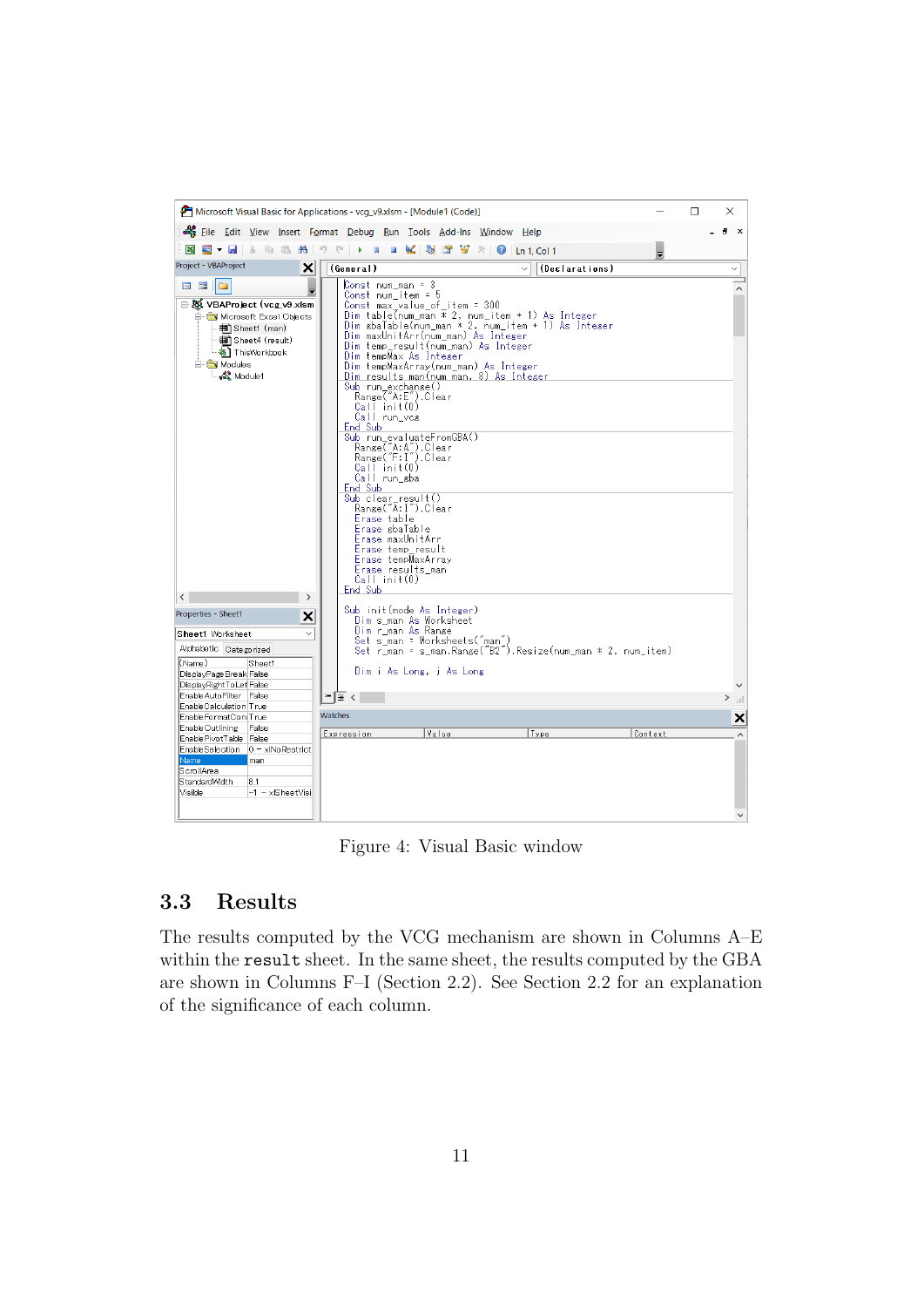| 日              | $\mathcal{O}_1 \times \mathcal{O}_2 \times \mathbf{Q}_1 \times \mathbb{R}$ |                                                             |              |                                                    |                                   | vcq_v9.xlsm - Excel                                           |                              |                                                                              | 囨                                    | □ | ×              |  |
|----------------|----------------------------------------------------------------------------|-------------------------------------------------------------|--------------|----------------------------------------------------|-----------------------------------|---------------------------------------------------------------|------------------------------|------------------------------------------------------------------------------|--------------------------------------|---|----------------|--|
| File           | Home                                                                       | Page Layout<br>Insert                                       | Formulas     | Data                                               | Review<br>View                    | Developer                                                     | Add-ins                      | Team                                                                         | $\Omega$ Tell me what you want to do |   | 阿部修也 A Share   |  |
| Basic          | Visual Macros<br>Code                                                      | Record Macro<br>Use Relative References<br>A Macro Security | Add-<br>ins  | ंग्र<br>Excel<br>COM<br>Add-ins Add-ins<br>Add-ins | Insert Design<br>Mode<br>Controls | <b>E</b> Properties<br>Q <sup>-</sup> View Code<br>Run Dialog | g.<br>Source<br>Refresh Data | <b>Em</b> Map Properties <b>By Import</b><br>Expansion Packs & Export<br>XML |                                      |   |                |  |
| A1             | v                                                                          | ×                                                           | fx<br>man_id |                                                    |                                   |                                                               |                              |                                                                              |                                      |   |                |  |
|                | $\overline{A}$                                                             | B                                                           | $\mathsf{C}$ | D                                                  | E                                 | F                                                             | G                            | H                                                                            |                                      |   | K              |  |
|                | man_id                                                                     | unit_1                                                      | unit_ $2$    | unit_3                                             | unit_4                            | unit_5                                                        |                              |                                                                              |                                      |   |                |  |
| $\overline{2}$ | $\mathbf{1}$                                                               | 242                                                         | 102          | 774                                                | 1068                              | 295                                                           |                              |                                                                              |                                      |   |                |  |
| 3              |                                                                            | 10                                                          | 20           | 30                                                 | 40                                | 50                                                            |                              |                                                                              |                                      |   |                |  |
| 4              | $\overline{c}$                                                             | 11                                                          | 254          | 879                                                | 1032                              | 775                                                           |                              |                                                                              |                                      |   |                |  |
| 5              |                                                                            | 10                                                          | 20           | 30                                                 | 40                                | 50                                                            |                              |                                                                              |                                      |   |                |  |
| 6              | 3                                                                          | 245                                                         | 326          | 153                                                | 980                               | 740                                                           |                              | randomize                                                                    |                                      |   |                |  |
| 7              |                                                                            | 10                                                          | 20           | 30                                                 | 40                                | 50                                                            |                              |                                                                              |                                      |   |                |  |
| 8              |                                                                            |                                                             |              |                                                    |                                   |                                                               |                              |                                                                              |                                      |   |                |  |
| 9              |                                                                            |                                                             |              |                                                    |                                   |                                                               |                              |                                                                              |                                      |   |                |  |
| 10             |                                                                            |                                                             |              |                                                    |                                   |                                                               |                              |                                                                              |                                      |   |                |  |
| 11             |                                                                            |                                                             |              |                                                    |                                   |                                                               |                              |                                                                              |                                      |   |                |  |
| 12             |                                                                            |                                                             |              |                                                    |                                   |                                                               |                              |                                                                              |                                      |   |                |  |
| 13             |                                                                            |                                                             |              |                                                    |                                   |                                                               |                              |                                                                              |                                      |   |                |  |
| 14             |                                                                            |                                                             |              |                                                    |                                   |                                                               |                              |                                                                              |                                      |   |                |  |
| 15             |                                                                            |                                                             |              |                                                    |                                   |                                                               |                              |                                                                              |                                      |   |                |  |
| $\overline{4}$ | man                                                                        | result                                                      | $\bigoplus$  |                                                    |                                   |                                                               | $\frac{1}{2}$                |                                                                              |                                      |   | $\,$           |  |
| Ready          | 體                                                                          |                                                             |              |                                                    |                                   |                                                               |                              |                                                                              | 囲<br>回<br>回                          |   | 130%<br>$^{+}$ |  |

Figure 5: **Visual Basic** button

# **3.4 Optional: Generating random input data**

This software is equipped with the optional capability to use random numbers to conduct simulations. Click on the randomize button in either the man sheet (Section 2.1) or the result sheet (Section 2.2) to generate random values for the valuations of all bidders for all numbers of units. The numbers of bidders and of units will remain equal to the values specified as initial conditions (Section 3.1).

# **4 Troubleshooting**

In what follows, we discuss remedies for some common problems that may prevent proper execution of the program.

### **4.1 The Development ribbon is not displayed**

The initial settings of Microsoft Office Excel are configured to omit display of the **Development** ribbon. To display this ribbon, proceed as follows (for Microsoft Office Excel 2016).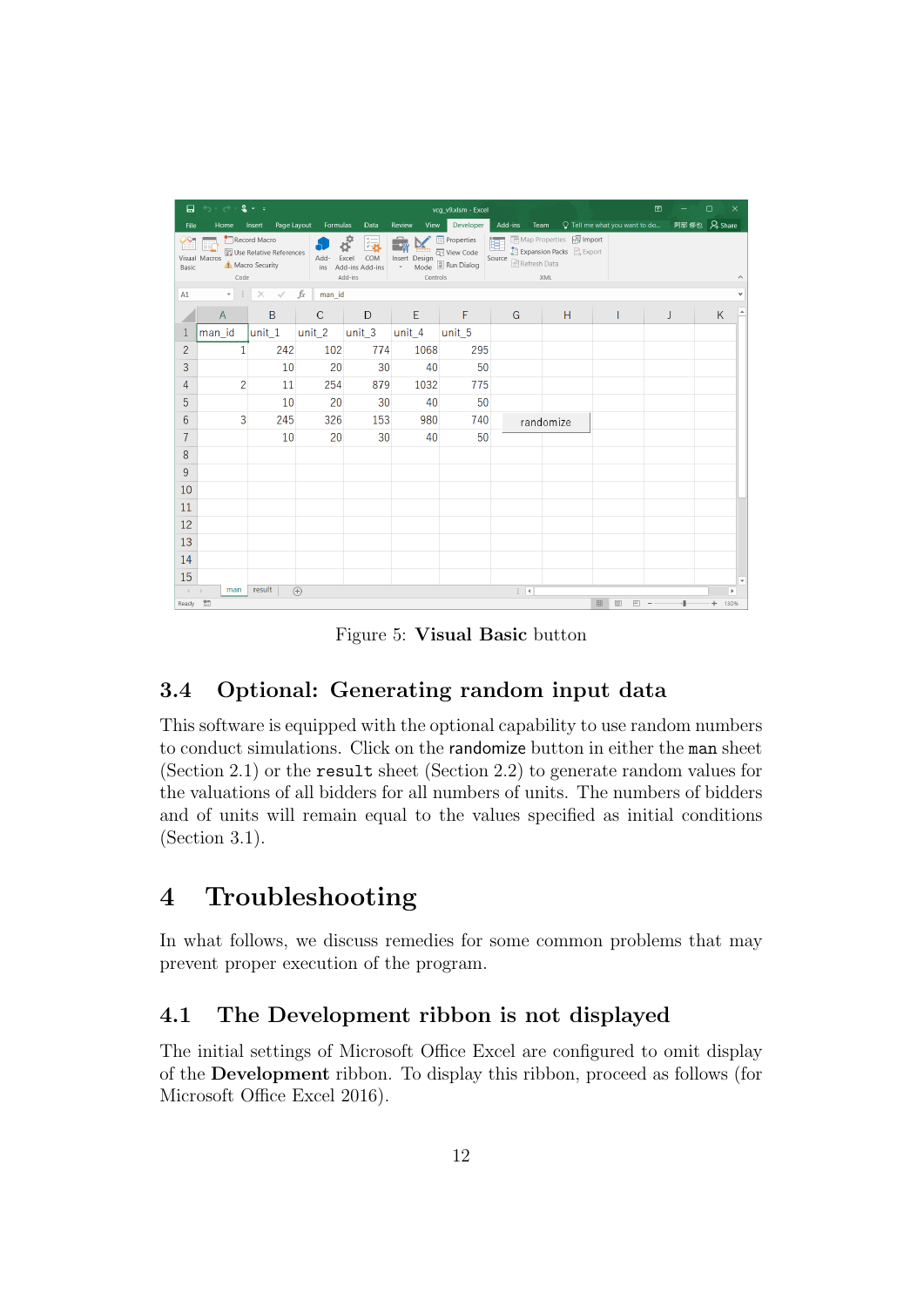- 1. Click on the **File** ribbon.
- 2. Click on the **Options** button.
- 3. Within **Excel Options**, click on **Ribbon User Settings.**
- 4. Confirm that the **Ribbon User Settings** field is set to **Main Tab**, and then check the box for **Development** in the list of ribbons for the **Main Tab** (Figure 6).
- 5. Click on **OK** and close the **Excel Options window**. The **Development** button should be visible. (If not, close and re-open the Excel file.)



Figure 6: Ribbon user settings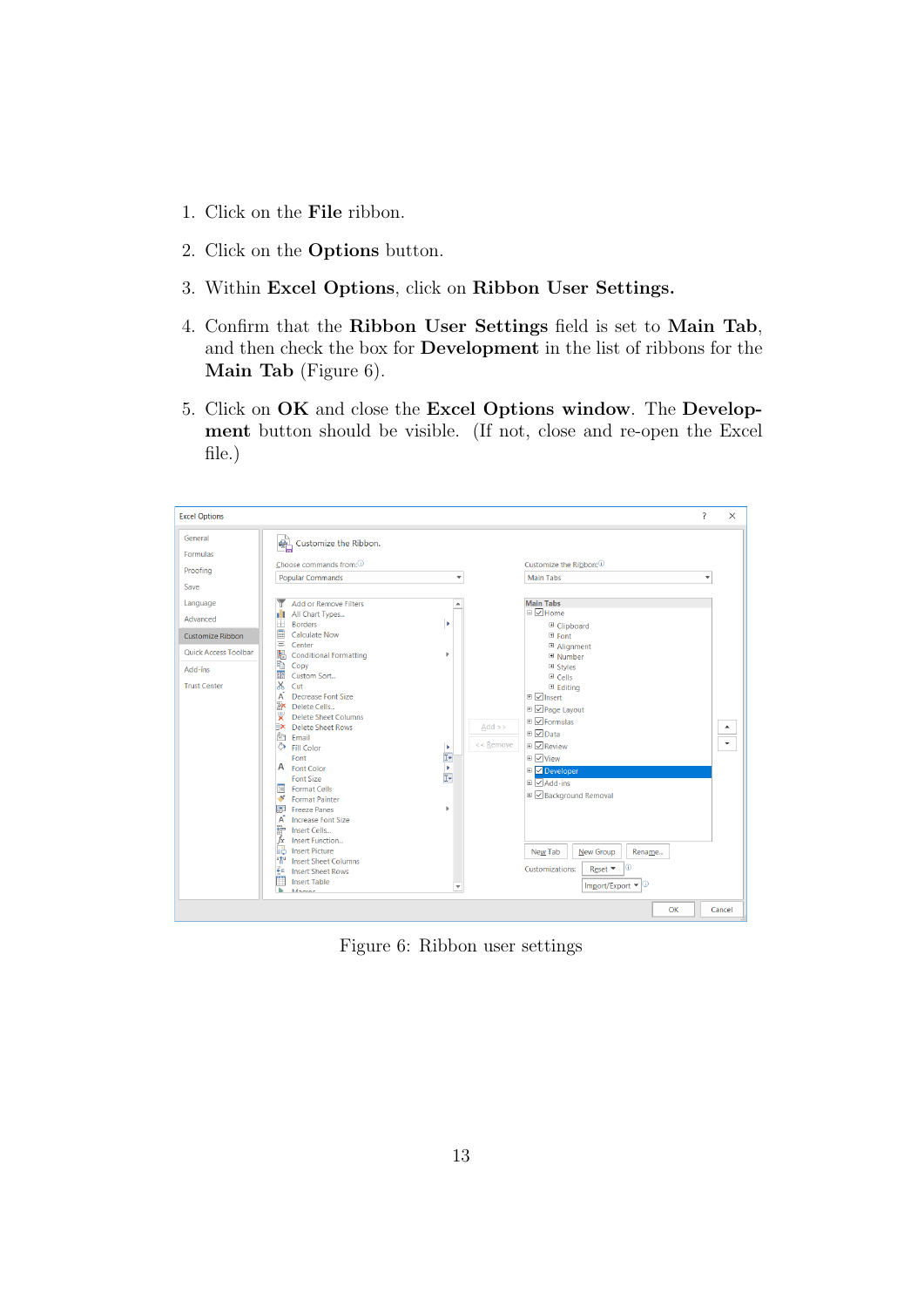### **4.2 An error message appears when the program is run**

If error messages appear when attempting to run the program, check the following points.

- All numerical input values (numbers of bidders and units in initial conditions (Section 3.1) and valuations and bids in the man sheet (Section 2.1) are specified using double byte characters.
- *•* The numbers of bidders and units specified in the initial conditions (Section 3.1) agree with the numbers of bidders and units listed in the man sheet (Section 2.1). If the numbers do not agree, clicking on the randomize button will automatically set the numbers to the values specified in the initial conditions.
- There is no missing bid entry.

## **4.3 No error message appears, but the program cannot compute a correct allocation**

Check the following points, if no error message appears but the program does not compute correct outcomes.

- Check whether you opened the program in Protected View (Figure 7). If so, click on **Enable editing (E)** to terminate Protected View.
- Check that the numbers of bidders and units specified in the VBA window (Section 3.1) agree with the numbers of bidders and units listed in the man sheet (Section 2.1). If the numbers do not agree, clicking on the randomize button will automatically set the numbers to the values specified in the initial conditions.
- Check that there are no missing valuation entries.